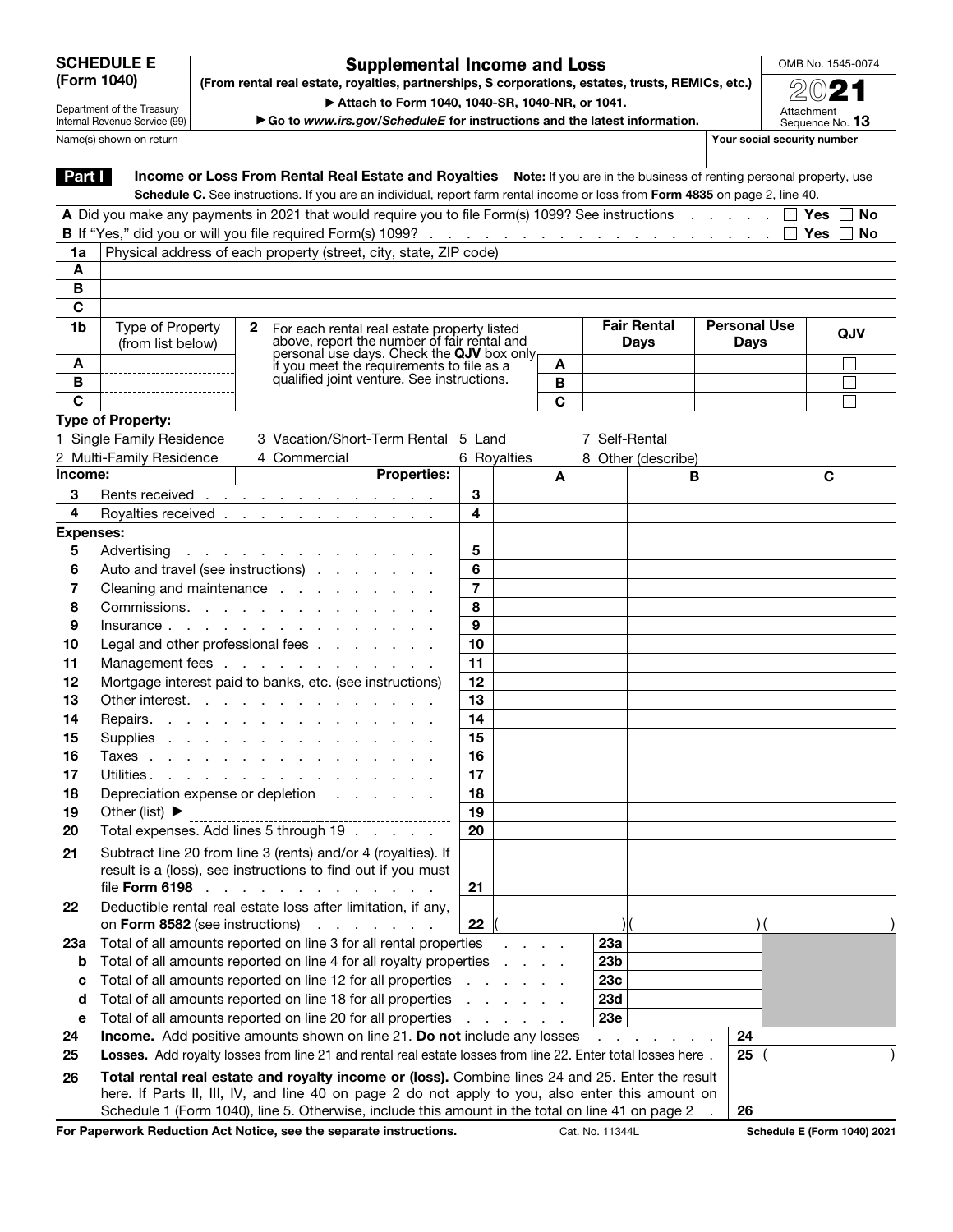|             |                                                                                                                                                                                                                    | Caution: The IRS compares amounts reported on your tax return with amounts shown on Schedule(s) K-1.                               |                                |                                         |  |                                                   |    |                 |                                                     |    |                       |                                            |    |
|-------------|--------------------------------------------------------------------------------------------------------------------------------------------------------------------------------------------------------------------|------------------------------------------------------------------------------------------------------------------------------------|--------------------------------|-----------------------------------------|--|---------------------------------------------------|----|-----------------|-----------------------------------------------------|----|-----------------------|--------------------------------------------|----|
|             | Part II<br>Income or Loss From Partnerships and S Corporations - Note: If you report a loss, receive a distribution, dispose of                                                                                    |                                                                                                                                    |                                |                                         |  |                                                   |    |                 |                                                     |    |                       |                                            |    |
|             | stock, or receive a loan repayment from an S corporation, you must check the box in column (e) on line 28 and attach the required basis                                                                            |                                                                                                                                    |                                |                                         |  |                                                   |    |                 |                                                     |    |                       |                                            |    |
|             | computation. If you report a loss from an at-risk activity for which any amount is not at risk, you must check the box in column (f) on<br>line 28 and attach Form 6198. See instructions.                         |                                                                                                                                    |                                |                                         |  |                                                   |    |                 |                                                     |    |                       |                                            |    |
|             |                                                                                                                                                                                                                    |                                                                                                                                    |                                |                                         |  |                                                   |    |                 |                                                     |    |                       |                                            |    |
| 27          |                                                                                                                                                                                                                    | Are you reporting any loss not allowed in a prior year due to the at-risk or basis limitations, a prior year unallowed loss from a |                                |                                         |  |                                                   |    |                 |                                                     |    |                       |                                            |    |
|             |                                                                                                                                                                                                                    | passive activity (if that loss was not reported on Form 8582), or unreimbursed partnership expenses? If you answered "Yes,"        |                                |                                         |  |                                                   |    |                 |                                                     |    |                       |                                            |    |
|             |                                                                                                                                                                                                                    |                                                                                                                                    |                                | (b) Enter P for                         |  | (c) Check if                                      |    |                 | (d) Employer                                        |    | Yes<br>(e) Check if   | (f) Check if                               | No |
| 28          |                                                                                                                                                                                                                    | (a) Name                                                                                                                           |                                | partnership: S                          |  | foreign                                           |    |                 | identification                                      |    | basis computation     | any amount is                              |    |
|             |                                                                                                                                                                                                                    |                                                                                                                                    |                                | for S corporation                       |  | partnership                                       |    |                 | number                                              |    | is required           | not at risk                                |    |
| A<br>В      |                                                                                                                                                                                                                    |                                                                                                                                    |                                |                                         |  |                                                   |    |                 |                                                     |    |                       |                                            |    |
| $\mathbf C$ |                                                                                                                                                                                                                    |                                                                                                                                    |                                |                                         |  |                                                   |    |                 |                                                     |    |                       |                                            |    |
| D           |                                                                                                                                                                                                                    |                                                                                                                                    |                                |                                         |  | П                                                 |    |                 |                                                     |    |                       |                                            |    |
|             |                                                                                                                                                                                                                    | <b>Passive Income and Loss</b>                                                                                                     |                                |                                         |  |                                                   |    |                 | <b>Nonpassive Income and Loss</b>                   |    |                       |                                            |    |
|             |                                                                                                                                                                                                                    | (g) Passive loss allowed                                                                                                           |                                |                                         |  |                                                   |    |                 |                                                     |    |                       |                                            |    |
|             |                                                                                                                                                                                                                    | (attach Form 8582 if required)                                                                                                     |                                | (h) Passive income<br>from Schedule K-1 |  | (i) Nonpassive loss allowed<br>(see Schedule K-1) |    |                 | (i) Section 179 expense<br>deduction from Form 4562 |    |                       | (k) Nonpassive income<br>from Schedule K-1 |    |
| A           |                                                                                                                                                                                                                    |                                                                                                                                    |                                |                                         |  |                                                   |    |                 |                                                     |    |                       |                                            |    |
| B           |                                                                                                                                                                                                                    |                                                                                                                                    |                                |                                         |  |                                                   |    |                 |                                                     |    |                       |                                            |    |
| C           |                                                                                                                                                                                                                    |                                                                                                                                    |                                |                                         |  |                                                   |    |                 |                                                     |    |                       |                                            |    |
| D           |                                                                                                                                                                                                                    |                                                                                                                                    |                                |                                         |  |                                                   |    |                 |                                                     |    |                       |                                            |    |
| 29a         | Totals                                                                                                                                                                                                             |                                                                                                                                    |                                |                                         |  |                                                   |    |                 |                                                     |    |                       |                                            |    |
| b           | Totals                                                                                                                                                                                                             |                                                                                                                                    |                                |                                         |  |                                                   |    |                 |                                                     |    |                       |                                            |    |
| 30          |                                                                                                                                                                                                                    | Add columns (h) and (k) of line 29a.                                                                                               |                                | and a series of the con-                |  |                                                   |    |                 |                                                     | 30 |                       |                                            |    |
| 31          |                                                                                                                                                                                                                    | Add columns (g), (i), and (j) of line 29b.                                                                                         |                                | and a state of the state                |  |                                                   |    |                 |                                                     | 31 |                       |                                            |    |
| 32          |                                                                                                                                                                                                                    | Total partnership and S corporation income or (loss). Combine lines 30 and 31                                                      |                                |                                         |  |                                                   |    |                 |                                                     | 32 |                       |                                            |    |
| Part III    |                                                                                                                                                                                                                    | <b>Income or Loss From Estates and Trusts</b>                                                                                      |                                |                                         |  |                                                   |    |                 |                                                     |    |                       |                                            |    |
|             |                                                                                                                                                                                                                    |                                                                                                                                    |                                |                                         |  |                                                   |    |                 |                                                     |    | (b) Employer          |                                            |    |
| 33          |                                                                                                                                                                                                                    |                                                                                                                                    |                                | (a) Name                                |  |                                                   |    |                 |                                                     |    | identification number |                                            |    |
| A           |                                                                                                                                                                                                                    |                                                                                                                                    |                                |                                         |  |                                                   |    |                 |                                                     |    |                       |                                            |    |
| B           |                                                                                                                                                                                                                    |                                                                                                                                    |                                |                                         |  |                                                   |    |                 |                                                     |    |                       |                                            |    |
|             |                                                                                                                                                                                                                    |                                                                                                                                    | <b>Passive Income and Loss</b> |                                         |  |                                                   |    |                 | <b>Nonpassive Income and Loss</b>                   |    |                       |                                            |    |
|             |                                                                                                                                                                                                                    | (c) Passive deduction or loss allowed                                                                                              |                                | (d) Passive income                      |  |                                                   |    |                 | (e) Deduction or loss                               |    | (f) Other income from |                                            |    |
|             |                                                                                                                                                                                                                    | (attach Form 8582 if required)                                                                                                     |                                | from Schedule K-1                       |  |                                                   |    |                 | from Schedule K-1                                   |    | <b>Schedule K-1</b>   |                                            |    |
| A           |                                                                                                                                                                                                                    |                                                                                                                                    |                                |                                         |  |                                                   |    |                 |                                                     |    |                       |                                            |    |
| В           |                                                                                                                                                                                                                    |                                                                                                                                    |                                |                                         |  |                                                   |    |                 |                                                     |    |                       |                                            |    |
| 34a         | Totals                                                                                                                                                                                                             |                                                                                                                                    |                                |                                         |  |                                                   |    |                 |                                                     |    |                       |                                            |    |
|             | <b>b</b> Totals                                                                                                                                                                                                    |                                                                                                                                    |                                |                                         |  |                                                   |    |                 |                                                     |    |                       |                                            |    |
| 35          |                                                                                                                                                                                                                    | Add columns (d) and (f) of line 34a                                                                                                |                                |                                         |  |                                                   |    |                 |                                                     | 35 |                       |                                            |    |
| 36          |                                                                                                                                                                                                                    | Add columns (c) and (e) of line 34b                                                                                                |                                |                                         |  |                                                   |    |                 |                                                     | 36 |                       |                                            |    |
| 37          |                                                                                                                                                                                                                    | Total estate and trust income or (loss). Combine lines 35 and 36                                                                   |                                |                                         |  |                                                   |    |                 |                                                     | 37 |                       |                                            |    |
| Part IV     |                                                                                                                                                                                                                    | Income or Loss From Real Estate Mortgage Investment Conduits (REMICs) - Residual Holder                                            |                                |                                         |  |                                                   |    |                 |                                                     |    |                       |                                            |    |
| 38          | (c) Excess inclusion from<br>(b) Employer identification<br>(d) Taxable income (net loss)<br>(a) Name<br>Schedules Q, line 2c<br>from Schedules Q, line 1b<br>Schedules Q, line 3b<br>number<br>(see instructions) |                                                                                                                                    |                                |                                         |  |                                                   |    | (e) Income from |                                                     |    |                       |                                            |    |
|             |                                                                                                                                                                                                                    |                                                                                                                                    |                                |                                         |  |                                                   |    |                 |                                                     |    |                       |                                            |    |
| 39          | Combine columns (d) and (e) only. Enter the result here and include in the total on line 41 below<br>39                                                                                                            |                                                                                                                                    |                                |                                         |  |                                                   |    |                 |                                                     |    |                       |                                            |    |
|             | Part V<br><b>Summary</b>                                                                                                                                                                                           |                                                                                                                                    |                                |                                         |  |                                                   |    |                 |                                                     |    |                       |                                            |    |
| 40          |                                                                                                                                                                                                                    | Net farm rental income or (loss) from Form 4835. Also, complete line 42 below                                                      |                                |                                         |  |                                                   |    |                 |                                                     | 40 |                       |                                            |    |
| 41          | Total income or (loss). Combine lines 26, 32, 37, 39, and 40. Enter the result here and on Schedule 1 (Form 1040), line 5<br>41                                                                                    |                                                                                                                                    |                                |                                         |  |                                                   |    |                 |                                                     |    |                       |                                            |    |
| 42          |                                                                                                                                                                                                                    | Reconciliation of farming and fishing income. Enter your gross                                                                     |                                |                                         |  |                                                   |    |                 |                                                     |    |                       |                                            |    |
|             |                                                                                                                                                                                                                    | farming and fishing income reported on Form 4835, line 7; Schedule K-1                                                             |                                |                                         |  |                                                   |    |                 |                                                     |    |                       |                                            |    |
|             |                                                                                                                                                                                                                    | (Form 1065), box 14, code B; Schedule K-1 (Form 1120-S), box 17, code                                                              |                                |                                         |  |                                                   |    |                 |                                                     |    |                       |                                            |    |
|             |                                                                                                                                                                                                                    | AD; and Schedule K-1 (Form 1041), box 14, code F. See instructions.                                                                |                                |                                         |  |                                                   | 42 |                 |                                                     |    |                       |                                            |    |
| 43          |                                                                                                                                                                                                                    | Reconciliation for real estate professionals. If you were a real estate professional                                               |                                |                                         |  |                                                   |    |                 |                                                     |    |                       |                                            |    |
|             |                                                                                                                                                                                                                    | (see instructions), enter the net income or (loss) you reported anywhere on Form                                                   |                                |                                         |  |                                                   |    |                 |                                                     |    |                       |                                            |    |

1040, Form 1040-SR, or Form 1040-NR from all rental real estate activities in which you materially participated under the passive activity loss rules  $\therefore$  . . . . 43

Schedule E (Form 1040) 2021 2012 12:00 Page 2 2 Attachment Sequence No. 13 Page 2 Name(s) shown on return. Do not enter name and social security number if shown on other side. Your social security number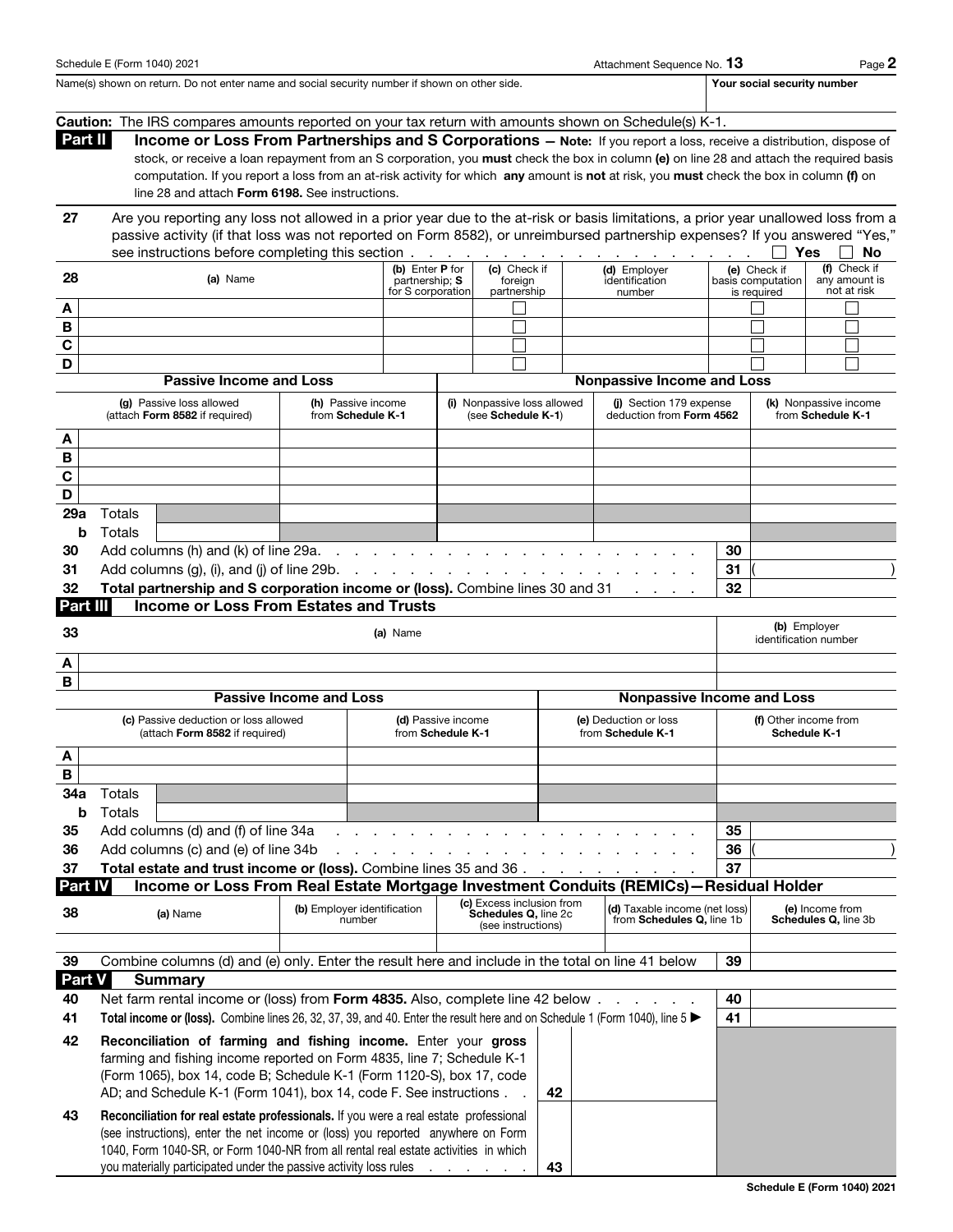

# **2021 Instructions for Schedule E**

# **Supplemental Income and Loss**

Section references are to the Internal Revenue Code unless otherwise noted.

### **Future Developments**

For the latest information about developments related to Schedule E (Form 1040) and its instructions, such as legislation enacted after they were published, go to *[IRS.gov/ScheduleE](https://www.irs.gov/schedulee)*.

## **What's New**

**Standard mileage rate.** The standard mileage rate for miles driven in connection with your rental activities decreased to 56 cents a mile.

**Figuring a shareholder's stock and debt basis.** See the new Form 7203 and its separate instructions, which have been developed to replace the 3-part Worksheet for Figuring a Shareholder's Stock and Debt Basis and its related instructions formerly found in the Shareholder's Instructions for Schedule K-1 (Form 1120-S).

**Credits for self-employed persons.**  Refundable credits are available to certain self-employed persons impacted by the coronavirus. See the Instructions for Form 7202, Credit for Sick Leave and Family Leave for Certain Self-Employed Individuals, for more information.

**Business meal expense.** For a limited time, business meals are 100% deductible under certain conditions. See *Line 6*, later, for more information.

**Excess business loss limitation.** If you report a loss on line 26, 32, 37, or 39 of your Schedule E (Form 1040), you may be subject to a business loss limitation. The disallowed loss resulting from the limitation will not be reflected on line 26, 32, 37, or 39 of your SchedUse Schedule E (Form 1040) to report income or loss from rental real estate, royalties, partnerships, S corporations, estates, trusts, and residual interests in REMICs.

You can attach your own schedule(s) to report income or loss from any of these sources. Use the same format as on Schedule E.

Enter separately on Schedule E the total income and the total loss for each part. Enclose loss figures in (parentheses).

ule E. Instead, use Form 461 to determine the amount of your excess business loss, which will be included as income on Schedule 1 (Form 1040), line 8o. Any disallowed loss resulting from this limitation will be treated as a net operating loss that must be carried forward and deducted in a subsequent year.

See Form 461 and its instructions for details on the excess business loss limitation.

**Paycheck Protection Program (PPP) Safe Harbor.** Rev. Proc. 2021-20 has allowed for a safe harbor for certain taxpayers who did not deduct certain otherwise deductible expenses paid or incurred during the tax year(s) ending after March 26, 2020, and on or before December 31, 2020, that resulted in, or were expected to result in, forgiveness of the loan. To find more information, including requirements, of this safe harbor, see *[Rev. Proc. 2021-20](https://www.irs.gov/irb/2021-19_IRB#REV-PROC-2021-20)*.

**The COVID-19 related credit for qualified sick and family leave wages.**  The Families First Coronavirus Response Act (FFCRA) was amended by recent legislation. The FFCRA requirement that employers provide paid sick and family leave for reasons related to COVID-19 (the employer mandate) expired on December 31, 2020; however, the COVID-related Tax Relief Act of 2020 extends the periods for which employers providing leave that otherwise meets the requirements of the FFCRA may continue to claim tax credits for qualified sick and family leave wages paid for leave taken before April 1, 2021.

The American Rescue Plan Act of 2021 (the ARP) adds new sections 3131 and 3132 to the Internal Revenue Code to provide credits for qualified sick and family leave wages similar to the credits that were previously enacted under the FFCRA and amended and extended by the COVID-related Tax Relief Act of 2020. The credits under sections 3131 and 3132 are available for qualified leave wages paid for leave taken after March 31, 2021, and before October 1, 2021.

# **Reminder**

**Self-employed tax payments deferred from 2020.** If you elected to defer self-employed tax payments from 2020, see *[How self-employed individuals and](https://www.irs.gov/newsroom/how-self-employed-individuals-and-household-employers-repay-deferred-social-security-tax) [household employers repay deferred](https://www.irs.gov/newsroom/how-self-employed-individuals-and-household-employers-repay-deferred-social-security-tax)  [Social Security tax](https://www.irs.gov/newsroom/how-self-employed-individuals-and-household-employers-repay-deferred-social-security-tax)*.

# **General Instructions**

### **Other Schedules and Forms You May Have To File**

• Schedule A (Form 1040) to deduct interest, taxes, and casualty losses not related to your business.

• Form 461 to report an excess business loss.

• Form 941 to report the employer share and employee share of social security tax and Medicare tax, withheld federal income tax, and, if applicable, withheld Additional Medicare Tax.

• Form 944 for smallest employers (those whose annual liability for social security, Medicare, and withheld federal income taxes are \$1,000 or less) to file and pay these taxes only once a year instead of every quarter.

• Form 3520 to report certain transactions with foreign trusts and receipt of certain large gifts or bequests from certain foreign persons.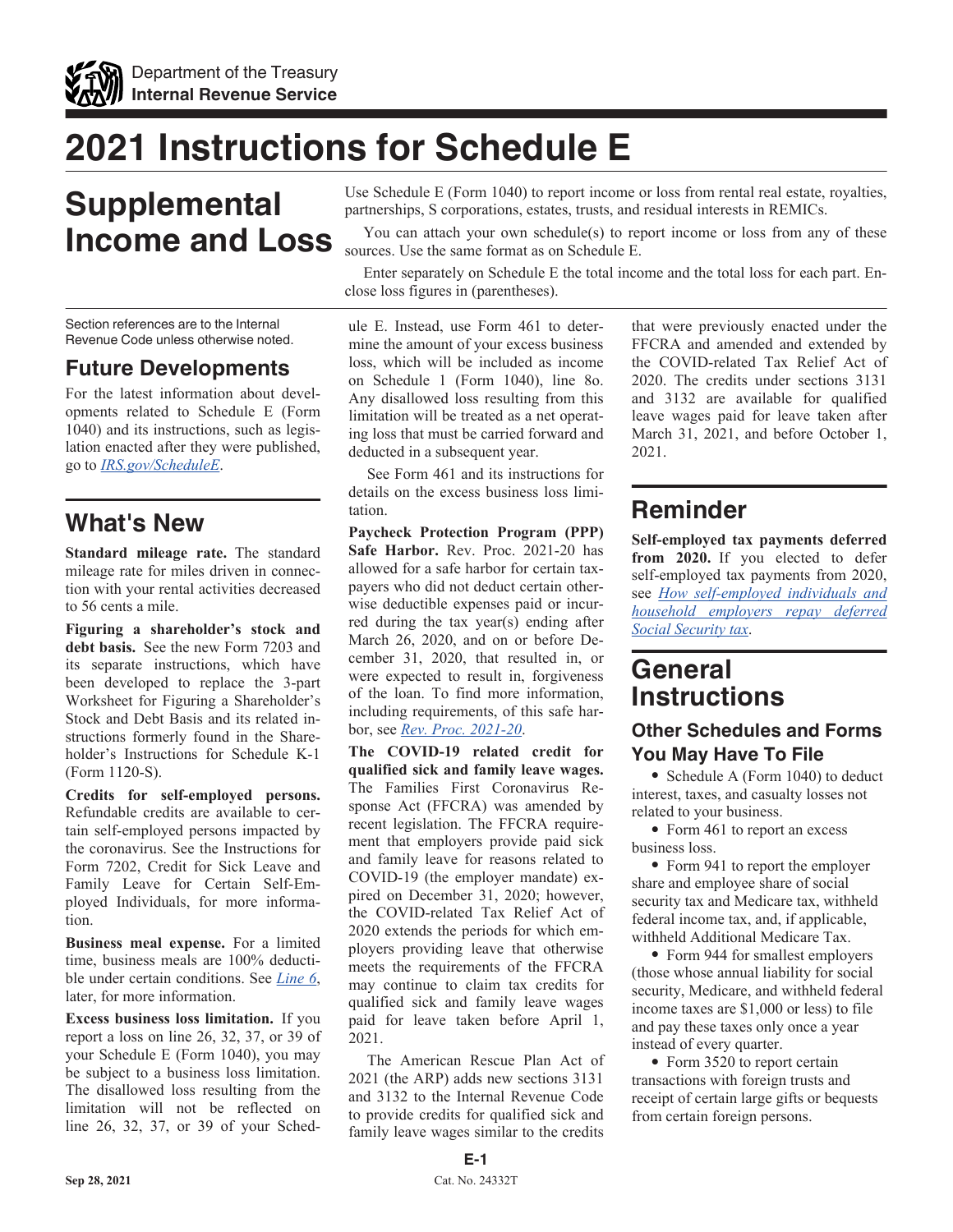• Form 4562 to claim depreciation and amortization (including information on listed property) on assets placed in service in 2021, to claim amortization that began in 2021, to make an election under section 179 to expense certain property, or to report information on listed property.

• Form 4684 to report a casualty or theft gain or loss involving property used in your trade or business or income-producing property.

• Form 4797 to report sales, exchanges, and involuntary conversions (not from a casualty or theft) of trade or business property.

• Form 6198 to apply a limitation to your loss from an at-risk activity.

• Form 7203 to figure potential limitations of your share of the S corporation's deductions, credits, and other items that can be deducted on your return.

• Form 8082 to notify the IRS of any inconsistent tax treatment for an item on your return.

• Form 8582 to apply a limitation to your loss from passive activities.

• Form 8824 to report like-kind exchanges.

• Form 8826 to claim a credit for expenditures to improve access to your business for individuals with disabilities.

• Form 8873 to figure your extraterritorial income exclusion.

• Form 8910 to claim a credit for placing a new alternative motor vehicle in service for business use.

• Form 8960 to pay Net Investment Income Tax on certain income from your rental and other passive activities.

• Form 8990 to determine whether your business interest deduction is limited.

• Form 8995 or 8995-A to claim a deduction for qualified business income.

**Single-member limited liability company (LLC).** In most cases, a single-member domestic LLC is not treated as a separate entity for federal income tax purposes. If you are the sole member of a domestic LLC, file Schedule E (or Schedule C or F, if applicable). However, you can elect to treat a domestic LLC as a corporation. See Form 8832 for details on the election and the tax treatment of a foreign LLC.

**Information returns.** You may have to file information returns for wages paid to employees, certain payments of fees and other nonemployee compensation, interest, rents, royalties, real estate transactions, annuities, and pensions. For details, see *Line A*, later, and the 2021 General Instructions for Certain Information Returns.

If you received cash of more than \$10,000 in one or more related transactions in your trade or business, you may have to file Form 8300. For details, see Pub. 1544.

#### **Qualified Joint Venture**

If you and your spouse each materially participate (see *Material participation* in the Instructions for Schedule C) as the only members of a jointly owned and operated rental real estate business and you file a joint return for the tax year, you can elect to be treated as a qualified joint venture instead of a partnership. This election, in most cases, will not increase the total tax owed on the joint return. By making the election, you will not be required to file Form 1065 for any year the election is in effect and will instead report the income and deductions directly on your joint return. If you and your spouse filed Form 1065 for the year prior to the election, the partnership terminates at the end of the tax year immediately preceding the year the election takes effect.

**Note.** Mere joint ownership of property that is not a trade or business does not qualify for the election.

*Only businesses that are owned and operated by spouses as*  **caution** co-owners (and not in the name *of a state law entity) qualify for the election. Thus, a business owned and operated by spouses through an LLC does not qualify for the election of a qualified joint venture.*

**Making the election.** To make this election for your rental real estate business, check the "QJV" box on line 2 for each property that is part of the qualified joint venture. You must divide all items of income, gain, loss, deduction, and credit attributable to the rental real estate business between you and your spouse in accordance with your respective interests in the venture. Although you and your spouse will not each file your own Schedule E as part of the qualified joint venture, each of you must report your

interest as separate properties on line 1 of Schedule E. On lines 3 through 22 for each separate property interest, you must enter your share of the applicable income, deduction, or loss.

If you have more than three rental real estate or royalty properties, complete and attach as many Schedules E as you need to list them. But fill in lines 23a through 26 on only one Schedule E. The figures on lines 23a through 26 on that Schedule E should be the combined totals for all properties reported on your Schedules E.

Once made, the election can be revoked only with the permission of the IRS. However, the election technically remains in effect only for as long as the spouses filing as a qualified joint venture continue to meet the requirements to be treated as a qualified joint venture. If the spouses fail to meet the qualified joint venture requirements for a year, a new election will be necessary for any future year in which the spouses meet the requirements to be treated as a qualified joint venture.

Rental real estate income is generally not included in net earnings from self-employment subject to self-employment tax and is generally subject to passive loss limitation rules. Electing qualified joint venture status does not alter the application of the self-employment tax or the passive loss limitation rules.

For more information on qualified joint ventures, go to *[IRS.gov/QJV](https://www.IRS.gov/QJV)*.

### **Reportable Transaction Disclosure Statement**

Use Form 8886 to disclose information for each reportable transaction in which you participated. Form 8886 must be filed for each tax year that your federal income tax liability is affected by your participation in the transaction. You may have to pay a penalty if you are required to file Form 8886 but do not do so. You may also have to pay interest and penalties on any reportable transaction understatements. The following are reportable transactions.

• Any listed transaction that is the same as or substantially similar to tax avoidance transactions identified by the IRS.

• Any transaction offered to you or a related party under conditions of confi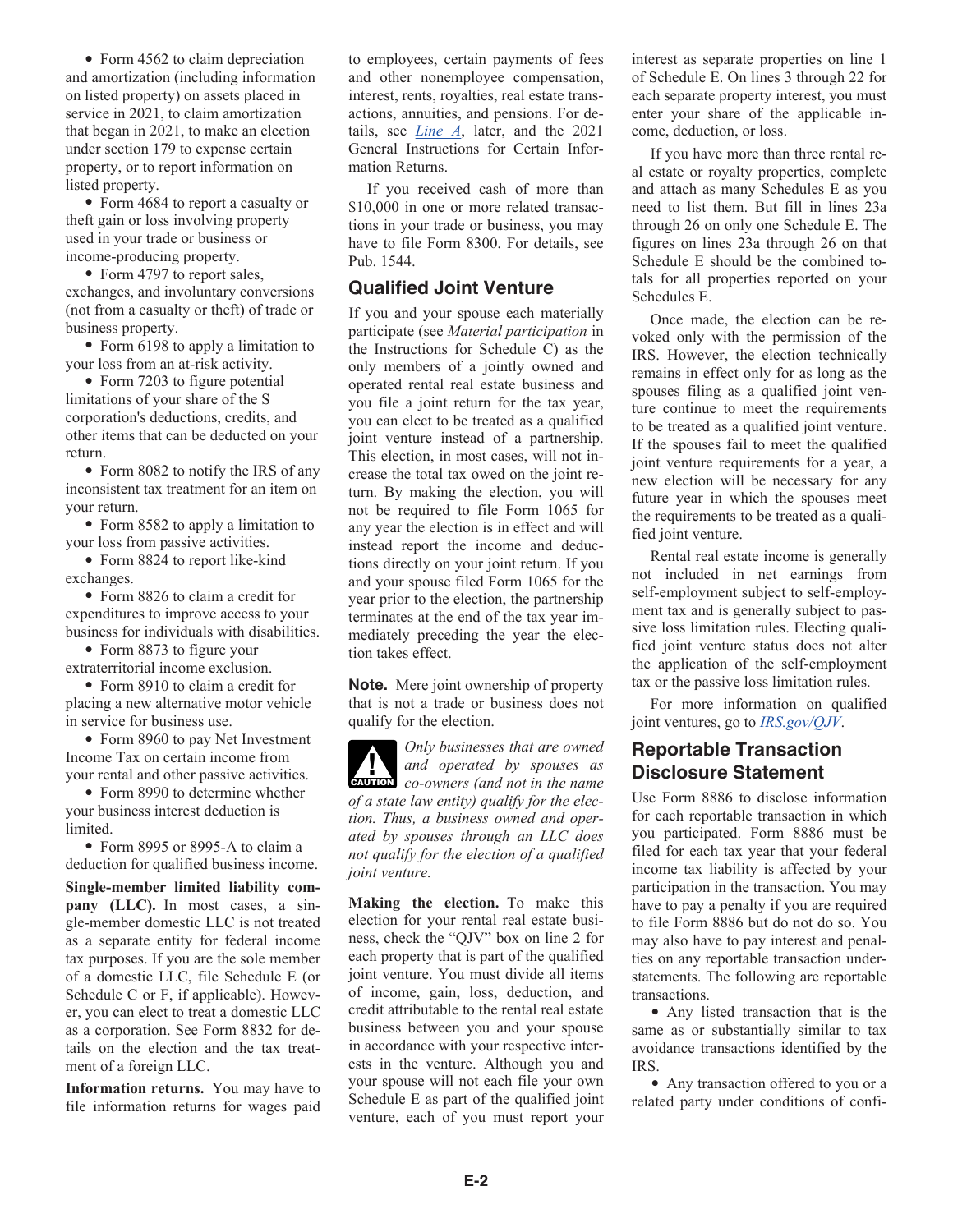dentiality for which you paid an advisor a fee of at least \$50,000.

• Certain transactions for which you or a related party have contractual protection against disallowance of the tax benefits.

• Certain transactions resulting in a loss of at least \$2 million in any single tax year or \$4 million in any combination of tax years (at least \$50,000 for a single tax year if the loss arose from a foreign currency transaction defined in section  $988(c)(1)$ , whether or not the loss flows through from an S corporation or partnership).

• Certain transactions of interest entered into that are the same or substantially similar to transactions that the IRS has identified by notice, regulation, or other form of published guidance as transactions of interest.

See the Instructions for Form 8886 for more details.

#### **Limitation on Losses**

If you report a loss from rental real estate or royalties in Part I, a loss from a partnership or S corporation in Part II, or a loss from an estate or trust in Part III, your loss may be reduced or not allowed this year. You must apply the following rules to your loss.

• Basis rules apply to losses from a partnership or S corporation. See *Basis rules for partnerships* and *Basis rules for S corporations*, later, in Part II.

• At-risk rules apply to losses from rental real estate or royalties. They also apply to losses from a partnership, S corporation, estate, or trust. See *At-Risk Rules*, later, in the General Instructions. If the loss is from a partnership or S corporation, also see *At-risk rules*, later, in Part II.

• Passive activity loss rules apply to losses from rental real estate. They also apply to losses from a partnership, S corporation, estate, or trust. See *Passive Activity Loss Rules*, later, in the General Instructions. If the loss is from a partnership or S corporation, also see *Passive activity loss rules*, later, in Part II.

• Excess business loss rules apply to losses from all noncorporate trades or businesses. This loss limitation is figured using Form 461 after you complete your Schedule E. Any limitation to your loss resulting from these rules will not be reflected on your

Schedule E. Instead, it will be included as income on Schedule 1 (Form 1040), line 8o, and treated as a net operating loss that must be carried forward and deducted in a subsequent year. These rules also apply to losses from a partnership or S corporation.

#### **At-Risk Rules**

In most cases, you must complete Form 6198 to figure your loss if you have:

• A loss from an activity carried on as a trade or business or for the production of income, and

• Amounts in the activity for which you are not at risk.

The at-risk rules in most cases limit the amount of loss (including loss on the disposition of assets) you can claim to the amount you could actually lose in the activity. However, the at-risk rules do not apply to losses from an activity of holding real property placed in service before 1987. They also do not apply to losses from your interest acquired before 1987 in a pass-through entity engaged in such activity. The activity of holding mineral property does not qualify for this exception.

In most cases, you are not at risk for amounts such as the following.

• Nonrecourse loans used to finance the activity, to acquire property used in the activity, or to acquire your interest in the activity that are not secured by your own property (other than property used in the activity). However, there is an exception for certain nonrecourse financing borrowed by you in connection with the activity of holding real property (other than mineral property). See *Qualified nonrecourse financing*, later.

• Cash, property, or borrowed amounts used in the activity (or contributed to the activity, or used to acquire your interest in the activity) that are protected against loss by a guarantee, stop-loss agreement, or other similar arrangement (excluding casualty insurance and insurance against tort liability).

• Amounts borrowed for use in the activity from a person who has an interest in the activity (other than as a creditor) or who is related under section  $465(b)(3)(C)$  to a person (other than you) having such an interest.

**Qualified nonrecourse financing.**  Qualified nonrecourse financing is treated as an amount at risk if it is secured by real property used in an activity of holding real property subject to the at-risk rules. Qualified nonrecourse financing is financing for which no one is personally liable for repayment and is:

• Borrowed by you in connection with the activity of holding real property (other than mineral property);

• Not convertible from a debt obligation to an ownership interest; and

• Loaned or guaranteed by any federal, state, or local government, or borrowed by you from a qualified person.

*Qualified person.* A qualified person is a person who actively and regularly engages in the business of lending money, such as a bank or savings and loan association. A qualified person cannot be:

• Related to you (unless the nonrecourse financing obtained is commercially reasonable and on substantially the same terms as loans involving unrelated persons),

• The seller of the property (or a person related to the seller), or

• A person who receives a fee due to your investment in real property (or a person related to that person).

**More information.** For more details about the at-risk rules, see the Instructions for Form 6198 and Pub. 925.

#### **Passive Activity Loss Rules**

The passive activity loss rules may limit the amount of losses you can deduct. These rules apply to losses in Parts I, II, and III, and line 40 of Schedule E.

Losses from passive activities may be subject first to the at-risk rules. Losses deductible under the at-risk rules are then subject to the passive activity loss rules.

You can deduct losses from passive activities in most cases only to the extent of income from passive activities. An exception for certain rental real estate activities (explained later) may apply.

#### **Passive Activity**

A passive activity is any business activity in which you did not materially participate and any rental activity, except as explained later. If you are a limited partner, in most cases, you are not treated as having materially participated in the partnership's activities for the year.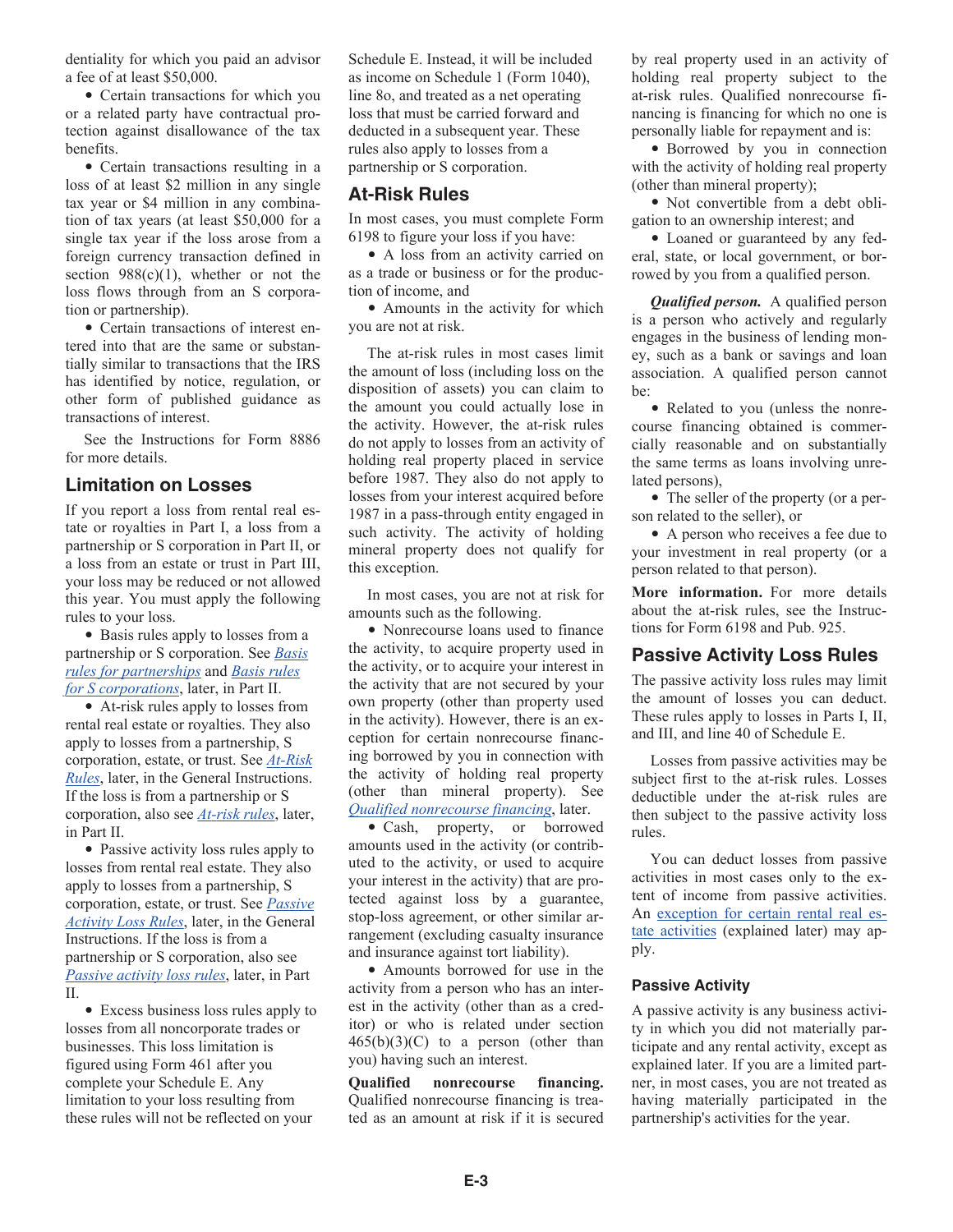The rental of real or personal property is a rental activity under the passive activity loss rules in most cases, but exceptions apply. If your rental of property is not treated as a rental activity, you must determine whether it is a trade or business activity and, if so, whether you materially participated in the activity for the tax year.

See the Instructions for Form 8582 to determine whether you materially participated in the activity and for the definition of "rental activity."

See Pub. 925 for special rules that apply to rentals of:

• Substantially nondepreciable property,

• Property incidental to development activities, and

• Property related to activities in which you materially participate.

#### **Activities That Are Not Passive Activities**

**Activities of real estate professionals.**  If you were a real estate professional for 2021, any rental real estate activity in which you materially participated is not a passive activity. You were a real estate professional for the year only if you met both of the following conditions.

• More than half of the personal services you performed in trades or businesses during the year were performed in real property trades or businesses in which you materially participated.

• You performed more than 750 hours of services during the year in real property trades or businesses in which you materially participated.

If you are married filing jointly, either you or your spouse must meet both of the above conditions without taking into account services performed by the other spouse.

A real property trade or business is any real property development, redevelopment, construction, reconstruction, acquisition, conversion, rental, operation, management, leasing, or brokerage trade or business. Services you performed as an employee are not treated as performed in a real property trade or business unless you owned more than 5% of the stock (or more than 5% of the capital or profits interest) in the employer.

If you qualify as a real estate professional, rental real estate activities in which you materially participated are not passive activities. For purposes of determining whether you materially participated in your rental real estate activities, each interest in rental real estate is a separate activity unless you elect to treat all your interests in rental real estate as one activity. To make this election, attach a statement to your original tax return that declares you are a qualifying taxpayer for the year and you are making the election under section  $469(c)(7)$ (A). The election applies for the year made and all later years in which you are a real estate professional. You can revoke the election only if your facts and circumstances materially change.

*If you did not make this election on your timely filed return,*  **TIP** *you may be eligible to make a late election to treat all your interest in rental real estate as one activity. See Rev. Proc. 2011-34, 2011-24 I.R.B. 875, available at [IRS.gov/irb/](https://www.irs.gov/irb/2011-24_IRB#RP-2011-34) [2011-24\\_IRB#RP-2011-34.](https://www.irs.gov/irb/2011-24_IRB#RP-2011-34)*

If you were a real estate professional for 2021, complete Schedule E, line 43.

**Other activities.** The rental of a dwelling unit that you used as a home is not subject to the passive loss limitation rules. See *Line 2*, later, to see if you used the dwelling unit as a home.

A working interest in an oil or gas well you held directly or through an entity that did not limit your liability is not a passive activity even if you did not materially participate.

Royalty income not derived in the ordinary course of a trade or business reported on Schedule E in most cases is not considered income from a passive activity.

For more details on passive activities, see the Instructions for Form 8582 and Pub. 925.

#### **Exception for Certain Rental Real Estate Activities**

If you meet all of the following conditions, your rental real estate losses are not limited by the passive activity loss rules, and you do not need to complete Form 8582. If you do not meet all of these conditions, see the Instructions for Form 8582 to find out if you must complete and attach Form 8582 to figure any losses allowed.

1. Rental real estate activities are your only passive activities.

2. You do not have any prior year unallowed losses from any passive activities.

3. All of the following apply if you have an overall net loss from these activities.

a. You actively participated (defined later) in all of the rental real estate activities.

b. If married filing separately, you lived apart from your spouse all year.

c. Your overall net loss from these activities is \$25,000 or less (\$12,500 or less if married filing separately).

d. You have no current or prior year unallowed credits from passive activities.

e. Your modified adjusted gross income (defined later) is \$100,000 or less (\$50,000 or less if married filing separately).

f. You do not hold any interest in a rental real estate activity as a limited partner or as a beneficiary of an estate or a trust.

**Active participation.** You can meet the active participation requirement without regular, continuous, and substantial involvement in real estate activities. But you must have participated in making management decisions or arranging for others to provide services (such as repairs) in a significant and bona fide sense. Such management decisions include:

• Approving new tenants,

• Deciding on rental terms,

• Approving capital or repair expenditures, and

• Other similar decisions.

You are not considered to actively participate if, at any time during the tax year, your interest (including your spouse's interest) in the activity was less than 10% by value of all interests in the activity. If you are a limited partner, you are also not treated as actively participating in a partnership's rental real estate activities.

**Modified adjusted gross income.** This is your adjusted gross income from Form 1040, 1040-SR, or Form 1040-NR, line 11, without taking into account: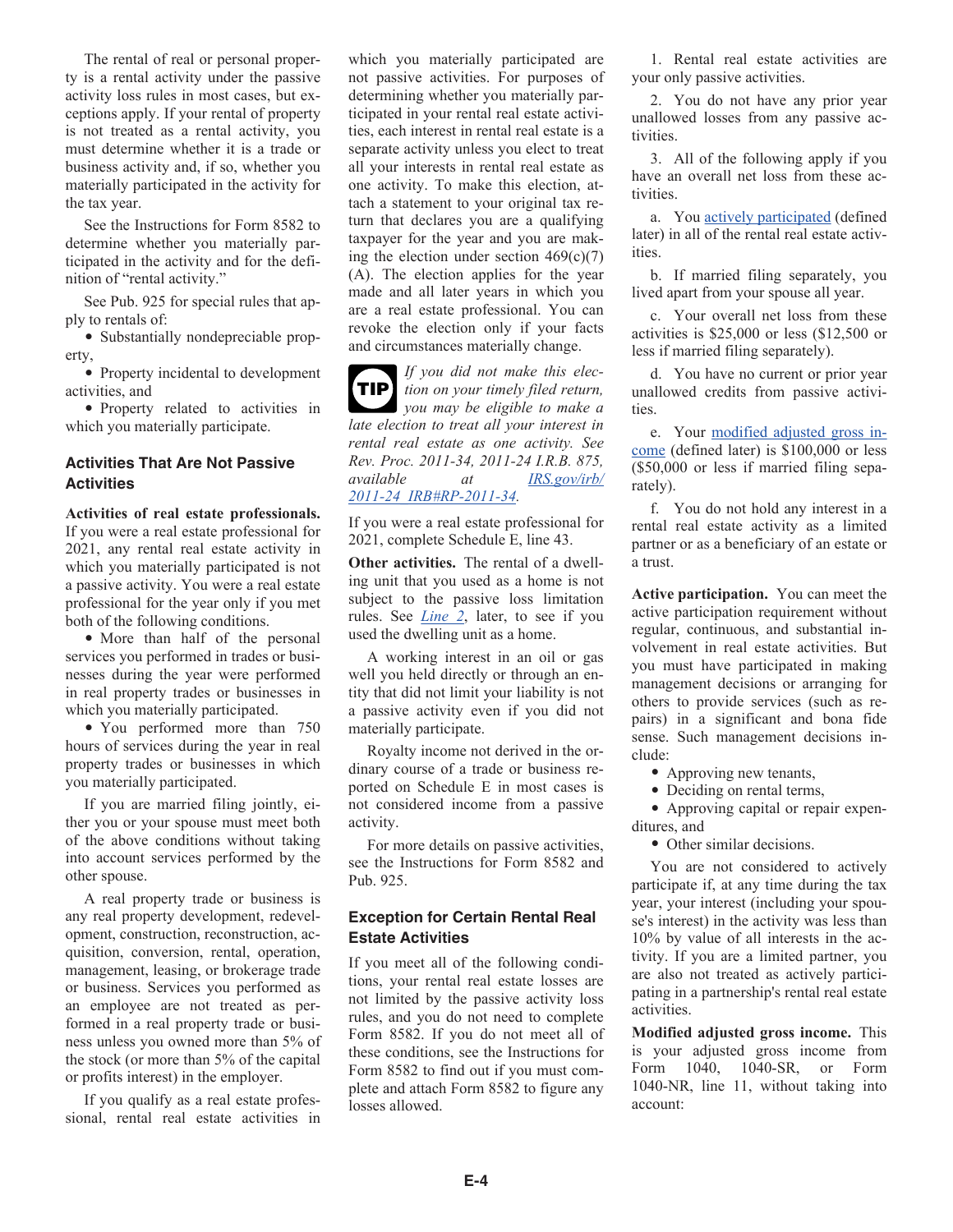• Any allowable passive activity loss,

• Rental real estate losses allowed for real estate professionals (see *Activities of real estate professionals*, earlier),

• Taxable social security or tier 1 railroad retirement benefits,

• Deductible contributions to a traditional IRA or certain other qualified retirement plans under section 219,

• The student loan interest deduction,

• The deduction for one-half of self-employment tax,

• The exclusion from income of interest from series EE and I U.S. savings bonds used to pay higher education expenses,

• Any excluded amounts under an employer's adoption assistance program, and

• The deduction allowed for foreign-derived intangible income and global intangible low-taxed income.

#### **Recordkeeping**

You must keep records to support items reported on Schedule E in case the IRS has questions about them. If the IRS examines your tax return, you may be asked to explain the items reported. Good records will help you explain any item and arrive at the correct tax with a minimum of effort. If you do not have records, you may have to spend time getting statements and receipts from various sources. If you cannot produce the correct documents, you may have to pay additional tax and be subject to penalties.

# **Specific Instructions**

**Filers of Form 1041.** If you are a fiduciary filing Schedule E with Form 1041, enter the estate's or trust's employer identification number (EIN) in the space for "Your social security number."

# **Part I**

*Before you begin, see* Line 3 *and* Line 4*, later, to determine caution if you should report your rental real estate and royalty income on Schedule C or Form 4835, instead of Schedule E.*

**Credits for qualified sick and family leave wages and credits for employee retention.** If you claimed credits for qualified sick and family leave wages on Form 944 or Form(s) 941 for employees of your rental or royalty activities, report the nonrefundable and refundable portions of those credits as income on line 3 or line 4, as applicable. If you claimed the employee retention credit taken on Form 944 or Form(s) 941 for employees of your rental or royalty activities, reduce your deduction for wages by the nonrefundable and refundable portions of the credit. Do not reduce your deduction for social security and Medicare taxes on line 16 by either of these credit amounts.

### **Line A**

If you made any payments in 2021 that would require you to file any Forms 1099, check the "Yes" box. Otherwise, check the "No" box. In general, if you paid at least \$600 for services performed by someone who is not your employee (nonemployee compensation), you must file Form 1099-NEC; and, you generally must file Form 1099-MISC if you paid at least \$600 in rents, prizes, medical and health care payments, or other miscellaneous amounts that would be income to the person receiving them. See the 2021 General Instructions for Certain Information Returns if you are unsure whether you were required to file any Forms 1099. Also, see the separate instructions for each Form 1099.

### **Income or Loss From Rental Real Estate and Royalties**

Use Part I to report the following.

• Income and expenses from rental real estate (including personal property leased with real estate).

• Royalty income and expenses.

• For an estate or trust **only**, farm rental income and expenses based on crops or livestock produced by the tenant. Estates and trusts **do not** use Form 4835 or Schedule F (Form 1040) for this purpose.

If you own a part interest in a rental real estate property, report only your part of the income and expenses on Schedule E.

Complete lines 1a, 1b, and 2 for each rental real estate property. For royalty property, enter code "6" on line 1b and leave lines 1a and 2 blank for that property.

If you have more than three rental real estate or royalty properties, complete and attach as many Schedules E as you need to list them. But answer lines A and B and fill in lines 23a through 26 on only one Schedule E. The figures on lines 23a through 26 on that Schedule E should be the combined totals for all properties reported on your Schedules E. If you are also using page 2 of Schedule E, use the same Schedule E on which you entered the combined totals for Part I.

**Personal property.** Do not use Schedule E to report income and expenses from the rental of personal property, such as equipment or vehicles. Instead, use Schedule C if you are in the business of renting personal property. You are in the business of renting personal property if the primary purpose for renting the property is income or profit and you are involved in the rental activity with continuity and regularity.

If your rental of personal property is not a business, see the instructions for Schedule 1 (Form 1040), lines 8k and 24b, to find out how to report the income and expenses.

**Extraterritorial income exclusion.**  Except as otherwise provided in the Internal Revenue Code, gross income includes all income from whatever source derived. Gross income, however, does not include extraterritorial income that is qualifying foreign trade income under certain circumstances. Use Form 8873 to figure the extraterritorial income exclusion. Report it on Schedule E as explained in the Instructions for Form 8873.

**Chapter 11 bankruptcy cases.** If you were a debtor in a chapter 11 bankruptcy case, see *Chapter 11 Bankruptcy Cases*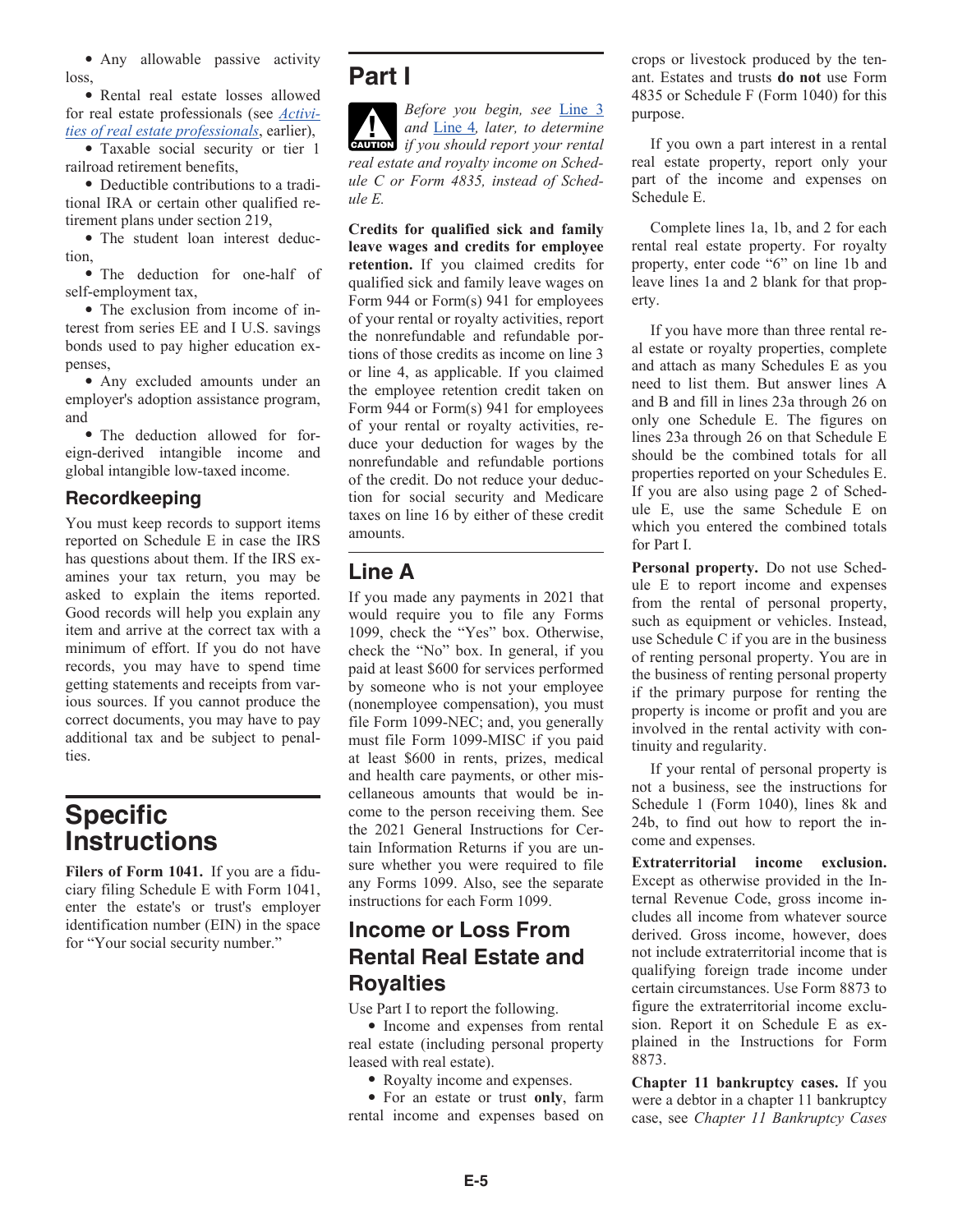under *Income* in the Instructions for Form 1040.



*Income you report on Schedule E may be qualified business income and entitle you to a deduction on Form 1040, 1040-SR, or 1040-NR. See the Instructions for Form 8995-A for more information about this deduction.*

#### **Line 1a**

For rental real estate property only, show the street address, city or town, state, and ZIP code. If the property is located in a foreign country, enter the city, province or state, country, and postal code.

#### **Line 1b**

Enter one of the codes listed under "Type of Property" in Part I of the form.

Land rental. Enter code "5" for rental of land. For details about the tax treatment of income from this type of rental property, see *Rental of Nondepreciable Property* in Pub. 925 .

**Self-rental.** Enter code "7" for self-rental if you rent property to a trade or business in which you materially participated. See *Rental of Property to a Nonpassive Activity* in Pub. 925 for details about the tax treatment of income from this type of rental property.

**Other.** Enter code "8" if the property is not one of the other types listed on the form. Attach a statement to your return describing the property.

#### **Line 2**

If you rented out a dwelling unit that you also used for personal purposes during the year, you may not be able to deduct all the expenses for the rental part. "Dwelling unit" (unit) means a house, apartment, condominium, mobile home, boat, or similar property.

For each property listed on line 1a, report the number of days in the year each property was rented at fair rental value and the number of days of personal use.

A day of personal use is any day, or part of a day, that the unit was used by:

• You for personal purposes;

• Any other person for personal purposes, if that person owns part of the unit (unless rented to that person under a "shared equity" financing agreement);

• Anyone in your family (or in the family of someone else who owns part of the unit), unless the unit is rented at a fair rental price to that person as his or her main home;

• Anyone who pays less than a fair rental price for the unit; or

• Anyone under an agreement that lets you use some other unit.

Do not count as personal use:

• Any day you spent working substantially full time repairing and maintaining the unit, even if family members used it for recreational purposes on that day; or

• Any days you used the unit as your main home before or after renting it or offering it for rent, if you rented or tried to rent it for at least 12 consecutive months (or for a period of less than 12 consecutive months at the end of which you sold or exchanged it).

Whether or not you can deduct expenses for the unit depends on whether or not you used the unit as a home in 2021. You used the unit as a home if your personal use of the unit was more than the greater of:

• 14 days, or

• 10% of the total days it was rented to others at a fair rental price.

If you did not use the unit as a home, you can deduct all your expenses for the rental part, subject to the at-risk rules and the passive activity loss rules explained earlier.

If you did use the unit as a home and rented the unit out for fewer than 15 days in 2021, do not report the rental income and do not deduct any rental expenses. If you itemize deductions on Schedule A, you can deduct allowable interest, taxes, and casualty losses.

If you did use the unit as a home and rented the unit out for 15 or more days in 2021, you may not be able to deduct all your rental expenses. See Pub. 527 for more information.

*Regardless of whether you used the unit as a home, expenses caution* the unit as a home, expenses related to days of personal use *do not qualify as rental expenses. You must allocate your expenses based on the number of days of personal use to total use of the property. For example, you* 

*used your property for personal use for 7 days and rented it for 63 days. In most cases, 10% (7 ÷ 70) of your expenses are not rental expenses and cannot be deducted on Schedule E.*

**QJV.** Check the box for "QJV" if you owned the property as a member of a qualified joint venture reporting income not subject to self-employment tax. See *Qualified Joint Venture*, earlier.

#### **Line 3**

If you received rental income from real estate (including personal property leased with real estate), report the income on line 3. Use a separate column (A, B, or C) for each rental property. Include income received for renting a room or other space.

Any other income should be included and reported on line 3, with a statement attached to your return.

If you received services or property instead of money as rent, report the fair market value of the services or property as rental income on line 3.

Generally, rental real estate activity is reported on Schedule E even if it is also a trade or business activity; however, if you provided significant services to the renter, such as maid service, report the rental activity on Schedule C, not on Schedule E. Significant services do not include the furnishing of heat and light, cleaning of public areas, trash collection, or similar services.

If you were a real estate dealer, include only the rent received from real estate (including personal property leased with this real estate) you held for the primary purpose of renting to produce income. Do not use Schedule E to report income and expenses from rentals of real estate you held for sale to customers in the ordinary course of your business as a real estate dealer. Instead, use Schedule C for those rentals.

For more details on rental income, see Pub. 527.

**Rental income from farm production or crop shares.** Report farm rental income and expenses on Form 4835 if:

• You are an individual.

• You received rental income based on crops or livestock produced by the tenant, and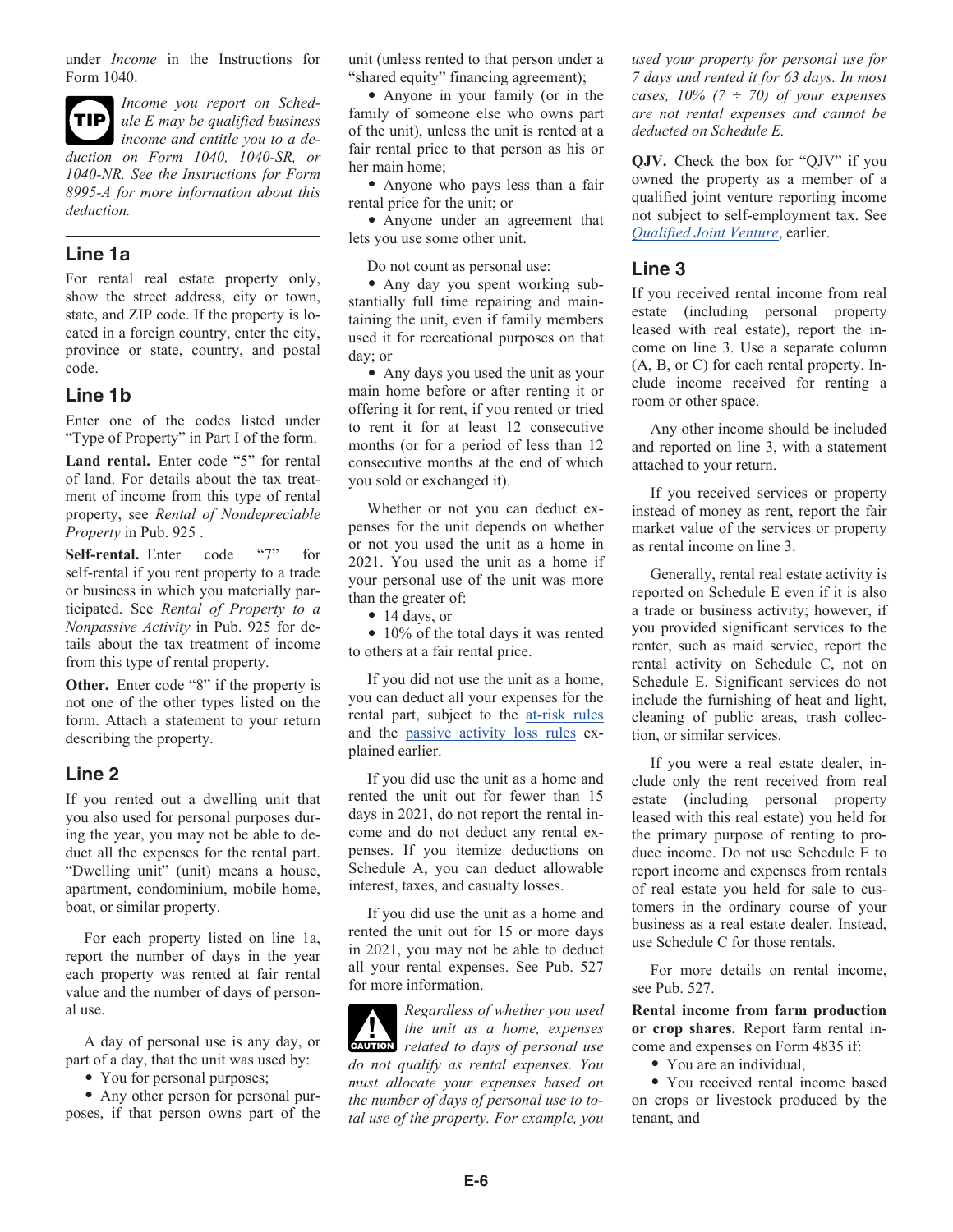• You did not materially participate in the management or operation of the farm.

#### **Line 4**

Report on line 4 royalties from oil, gas, or mineral properties (not including operating interests); copyrights; and patents. Use a separate column (A, B, or C) for each royalty property.

If you received \$10 or more in royalties during 2021, the payer should send you a Form 1099-MISC or similar statement by February 1, 2022, showing the amount you received. Report this amount on line 4.

If you are in business as a self-employed writer, inventor, artist, etc., report your royalty income and expenses on Schedule C, not on Schedule E.

You may be able to treat amounts received as "royalties" for the transfer of a patent or amounts received on the disposal of coal and iron ore as the sale of a capital asset. For details, see Pub. 544.

Enter on line 4 the gross amount of royalty income, even if state or local taxes were withheld from oil or gas payments you received. Include taxes withheld by the producer on line 16.

### **General Instructions for Lines 5 Through 21**

Enter your rental and royalty expenses for each property in the appropriate column. You can deduct all ordinary and necessary expenses, such as taxes, interest, repairs, insurance, management fees, agents' commissions, and depreciation.

Do not deduct the value of your own labor or amounts paid for capital investments or capital improvements.

Enter your total expenses for mortgage interest (line 12), depreciation expenses and depletion (line 18), and total expenses (line 20) on lines 23c through 23e, respectively, even if you have only one property.

**Renting out part of your home.** If you rent out only part of your home or other property, deduct the part of your expenses that applies to the rented part.

**Credit or deduction for access expenditures.** You may be able to claim a tax credit for eligible expenditures paid or incurred in 2021 to provide access to your business for individuals with disabilities. See Form 8826 for details.

You can also elect to deduct up to \$15,000 of qualified costs paid or incurred in 2021 to remove architectural or transportation barriers to individuals with disabilities and the elderly.

You cannot take both the credit and the deduction for the same expenditures.

### **Line 6**

You can deduct ordinary and necessary auto and travel expenses related to your rental activities, including 50% of meal expenses incurred while traveling away from home. However, business meals are 100% deductible if the meals are food and beverages provided by a restaurant and paid or incurred after December 31, 2020, and before January 1, 2023. In most cases, you can either deduct your actual expenses or take the standard mileage rate. You must use actual expenses if you used more than four vehicles simultaneously in your rental activities (as in fleet operations). You cannot use actual expenses for a leased vehicle if you previously used the standard mileage rate for that vehicle.

You can use the standard mileage rate for 2021 only if you:

• Owned the vehicle and used the standard mileage rate for the first year you placed the vehicle in service; or

• Leased the vehicle and are using the standard mileage rate for the entire lease period (except the period, if any, before 1998).

If you take the standard mileage rate, multiply the number of miles driven in connection with your rental activities by 56 cents a mile. Include this amount and your parking fees and tolls on line 6.

*You cannot deduct rental or lease payments, depreciation,*  **CAUTION** *or your actual auto expenses if you use the standard mileage rate.*

If you deduct actual auto expenses:

• Include on line 6 the rental activity portion of the cost of gasoline, oil, repairs, insurance, tires, license plates, etc.; and

• Show auto rental or lease payments on line 19 and depreciation on line 18.

If you claim any auto expenses (actual or the standard mileage rate), you must complete Part V of Form 4562 and attach Form 4562 to your tax return.

See Pub. 527 and Pub. 463 for details.

#### **Line 10**

Include on line 10 fees for tax advice and the preparation of tax forms related to your rental real estate or royalty properties.

Do not deduct legal fees paid or incurred to defend or protect title to property, to recover property, or to develop or improve property. Instead, you must capitalize these fees and add them to the property's basis.

#### **Lines 12 and 13**

In most cases, to determine the interest expense allocable to your rental activities, you must have records to show how the proceeds of each debt were used. Specific tracing rules apply for allocating debt proceeds and repayment. See Pub. 535 for details.

**Limitation on business interest.** Interest you paid as part of your rental real estate activity is not subject to the limitation on business interest unless your rental real estate activity is a trade or business. If your rental real estate activity is a trade or business, you must file Form 8990 to deduct any interest expenses of that rental real estate activity unless you meet one of the filing exceptions listed in the Instructions for Form 8990.

If the interest you paid in your rental real estate trade or business is limited, figure the limit on your business interest expenses on Form 8990 before completing lines 12 and 13. Follow the instructions under *How to report*, later, but report the reduced interest on lines 12 and 13. The interest you can't deduct this year will carry forward to next year on Form 8990.

If your real estate activity is not a trade or business or you meet one of the filing exceptions for Form 8990, follow the instructions under *How to report*, later, and report all of your deductible interest on lines 12 and 13.

**How to report.** If you have a mortgage on your rental property, enter on line 12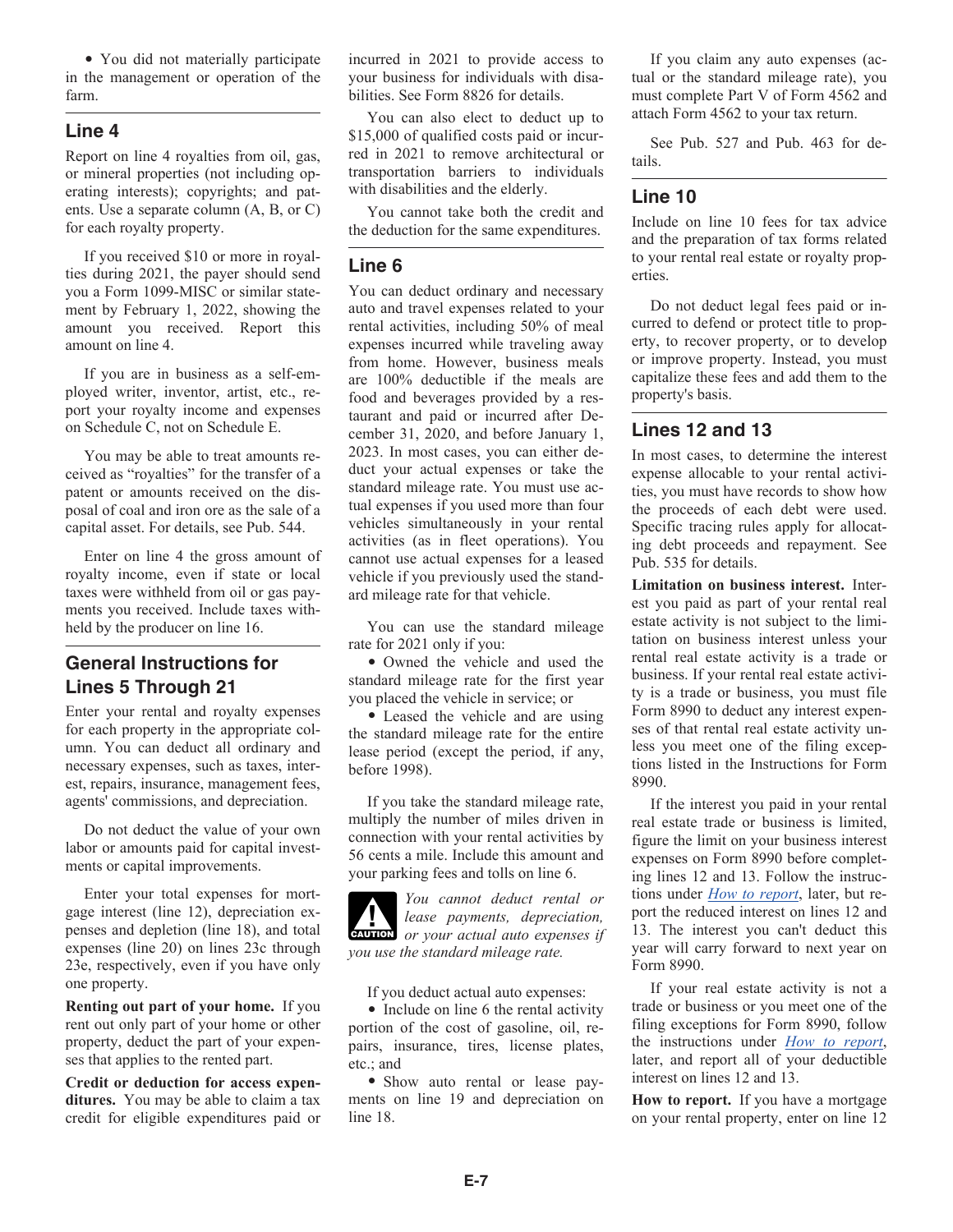the amount of interest you paid for 2021 to banks or other financial institutions.

Do not deduct prepaid interest when you paid it. You can deduct it only in the year to which it is properly allocable. Points, including loan origination fees, charged only for the use of money must be deducted over the life of the loan.

If you paid \$600 or more in interest on a mortgage during 2021, the recipient should send you a Form 1098 or similar statement by February 1, 2022, showing the total interest received from you.

If you paid more mortgage interest than is shown on your Form 1098 or similar statement, see Pub. 535 to find out if you can deduct part or all of the additional interest. If you can, enter the entire deductible amount on line 12. Attach a statement to your return explaining the difference. In the space to the left of line 12, enter "See attached."

**Note.** If the recipient was not a financial institution or you did not receive a Form 1098 from the recipient, report your deductible mortgage interest on line 13.

If you and at least one other person (other than your spouse if you file a joint return) were liable for and paid interest on the mortgage, and the other person received Form 1098, report your share of the deductible interest on line 13. Attach a statement to your return showing the name and address of the person who received Form 1098. On the dotted line next to line 13, enter "See attached."

#### **Line 14**

You can deduct the amounts paid for repairs and maintenance. However, you cannot deduct the cost of improvements. Repairs and maintenance costs are those costs that keep the property in an ordinarily efficient operating condition. Examples are fixing a broken lock or painting a room.

In contrast, improvements are amounts paid to better or restore your property or adapt it to a new or different use. Examples of improvements are adding substantial insulation or replacing an entire HVAC system. Amounts paid to improve your property must generally be capitalized and depreciated (that is, they cannot be deducted in full in the year they are paid or incurred). See *Line 18*, later.

#### **Line 17**

You can deduct the cost of ordinary and necessary telephone calls related to your rental activities or royalty income (for example, calls to the renter). However, the base rate (including taxes and other charges) for local telephone service for the first telephone line into your residence is a personal expense and is not deductible.

#### **Line 18**

Depreciation is the annual deduction you must take to recover the cost or other basis of business or investment property having a useful life substantially beyond the tax year. Land is not depreciable.

Depreciation starts when you first use the property in your business or for the production of income. It ends when you deduct all your depreciable cost or other basis or no longer use the property in your business or for the production of income.

See the Instructions for Form 4562 to figure the amount of depreciation to enter on line 18.

You must complete and attach Form 4562 only if you are claiming:

• Depreciation on property first placed in service during 2021;

• Depreciation on listed property (defined in the Instructions for Form 4562), including a vehicle, regardless of the date it was placed in service; or

• A section 179 expense deduction or amortization of costs that began in 2021.

See Pub. 527 for more information on depreciation of residential rental property. See Pub. 946 for a more comprehensive guide to depreciation.

If you have an economic interest in mineral property, you may be able to take a deduction for depletion. Mineral property includes oil and gas wells, mines, and other natural deposits (including geothermal deposits). See Pub. 535 for details.

**Separating cost of land and buildings.**  If you buy buildings and your cost includes the cost of the land on which they stand, you must divide the cost between the land and the buildings to figure the basis for depreciation of the buildings. The part of the cost that you allocate to each asset is the ratio of the fair market value of that asset to the fair market value of the whole property at the time you buy it.

If you are not certain of the fair market values of the land and the buildings, you can divide the cost between them based on their assessed values for real estate tax purposes.

#### **Line 19**

Enter on line 19 any ordinary and necessary expenses not listed on lines 5 through 18.

You may be able to deduct, on line 19, part or all of the cost of modifying existing commercial buildings to make them energy efficient. For details, see section 179D, Notice 2006-52, Notice 2008-40, and Notice 2012-26. You can find Notice 2006-52 on page 1175 of Internal Revenue Bulletin 2006-26 at *[Notice 2006-52](http://www.irs.gov/irb/2006-26_IRB/)*. You can find Notice 2008-40 on page 725 of Internal Revenue Bulletin 2008-14 at *[Notice 2008-40](http://www.irs.gov/irb/2008-14_IRB/)*. You can find Notice 2012-26 on page 847 of Internal Revenue Bulletin 2012-17 at *[Notice 2012-26](http://www.irs.gov/irb/2012-17_IRB/)*.

#### **Line 21**

If you have amounts for which you are not at risk, use Form 6198 to determine the amount of your deductible loss. Enter that amount in the appropriate column of Schedule E, line 21. In the space to the left of line 21, enter "Form 6198." Attach Form 6198 to your return. For details on the at-risk rules, see *At-Risk Rules*, earlier.

#### **Line 22**

Do not complete line 22 if the amount on line 21 is from royalty properties.

If you have a rental real estate loss from a passive activity (defined earlier), the amount of loss you can deduct may be limited by the passive activity loss rules. You may need to complete Form 8582 to figure the amount of loss, if any, to enter on line 22. See the Instructions for Form 8582 to determine if your loss is limited.

If your rental real estate loss is not from a passive activity or you meet the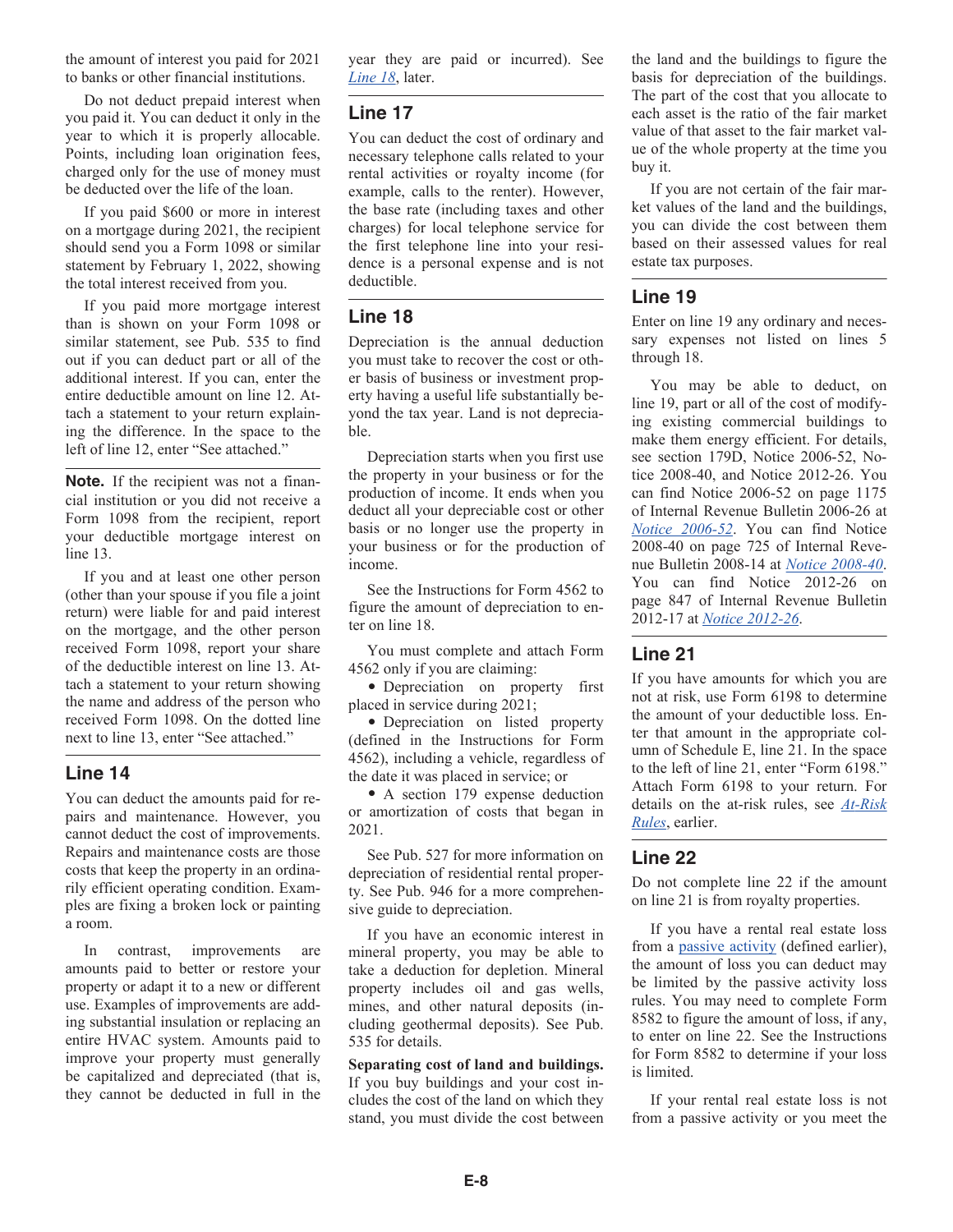exception for certain rental real estate activities (explained earlier), you do not have to complete Form 8582. Enter the (loss) from line 21 on line 22.

If you have an unallowed rental real estate loss from a prior year that after completing Form 8582 you can include this year, include that loss on line 22.

# **Parts II and III**

If you need more space in Part II or III to list your income or losses, attach a continuation sheet using the same format as shown in Part II or III. However, be sure to complete the "Totals" columns for lines 29a and 29b, or lines 34a and 34b, as appropriate. If you also completed Part I on more than one Schedule E, use the same Schedule E on which you entered the combined totals in Part I.

**Tax preference items.** If you are a partner, a shareholder in an S corporation, or a beneficiary of an estate or trust, you must take into account your share of preferences and adjustments from these entities for the alternative minimum tax on Form 6251 or Schedule I (Form 1041).

# **Part II**

### **Income or Loss From Partnerships and S Corporations**

If you are a member of a partnership or joint venture or a shareholder in an S corporation, use Part II to report your share of the partnership or S corporation income (even if not received) or loss.



*If you elected to be taxed as a qualified joint venture instead*  **of** a partnership, follow the re*porting rules under* Qualified Joint Venture*, earlier.*

You should receive a Schedule K-1 from the partnership or S corporation. You should also receive a copy of the Partner's or Shareholder's Instructions for Schedule K-1. Your copy of Schedule K-1 and its instructions will tell you where on your return to report your share of the items. If you did not receive these instructions with your Schedule K-1, see your tax return instructions for how to get tax forms, instructions, and publications. Do not attach Schedules K-1 to your return. Keep them for your records.

If you are treating items on your tax return differently from the way the partnership or S corporation reported them on its return, you may have to file Form 8082.

#### **Special Rules That Limit Losses**

If you report a loss from a partnership or S corporation, your loss may be reduced or not allowed this year. Apply the basis rules, at-risk rules, and passive activity loss rules to your loss on Schedule E.

If your loss is also subject to the excess business loss rules, you figure that limitation separately on Form 461. Any reduction to your loss due to the excess business loss rules will not be reflected on your Schedule E. See the Instructions for Form 461 for more information.

**Basis rules for partnerships.** Generally, you may not claim your share of a partnership loss (including a capital loss) to the extent that it is greater than the adjusted basis of your partnership interest at the end of the partnership's tax year. Any losses and deductions not allowed this year because of the basis limit can be carried forward indefinitely and deducted in a later year subject to the basis limit for that year. To figure the basis of your interest in a partnership, you can use the Worksheet for Adjusting the Basis of a Partner's Interest in the Partnership in the Partner's Instructions for Schedule K-1 (Form 1065). For more details on the basis rules for partnerships, see Pub. 541.

If you had a loss from a partnership that was not allowed last year because of the basis rules, but all or part is allowed this year, see *Line 27*, later, for how to report it.

After applying the basis rules, the loss you report on Schedule E may be further reduced by the at-risk rules and passive activity loss rules.

**Basis rules for S corporations.** Generally, the deduction for your share of aggregate losses and deductions reported on Schedule K-1 (Form 1120-S) is limited to the basis of your stock (determined with regard to distributions received during the tax year) and loans

from you to the corporation. The basis of your stock is generally figured at the end of the corporation's tax year. Any losses and deductions not allowed this year because of the basis limit can be carried forward indefinitely and deducted in a later year subject to the basis limit for that year. To figure your aggregated stock basis, you can generally use the Form 7203. For more details on the basis rules for S corporations, see the Instructions for Form 7203.

If you are claiming a deduction for your share of an aggregate loss (or you receive a distribution, dispose of stock, or receive a loan repayment from an S corporation), check the box on the appropriate line in Part II, column (e), and attach Form 7203 to your return.

If you had a loss from an S corporation that was not allowed last year because of the basis rules, but all or part is allowed this year, see *Line 27*, later, for how to report it.

After applying the basis rules, the loss you report on Schedule E may be further reduced by the at-risk rules and passive activity loss rules.

**At-risk rules.** If you have (a) a loss or other deduction from any activity carried on as a trade or business or for the production of income by the partnership or S corporation, and (b) amounts in the activity for which you are not at risk, your loss may be limited. For more information, see *At-Risk Rules*, earlier.

If you are subject to the at-risk rules for any activity, check the box on the appropriate line in Part II, column (f), of Schedule E, and use Form 6198 to figure the amount of any deductible loss. If the activity is nonpassive, enter any deductible loss from Form 6198 on the appropriate line in Part II, column (i), of Schedule E.

If you had a loss from the partnership or S corporation that was not allowed last year because of the at-risk rules, but all or part is allowed this year, see *Line 27*, later, for how to report it.

After applying the at-risk rules, the loss you report on Schedule E may be further reduced by the passive activity loss rules.

**Passive activity loss rules.** For more information about passive activity losses, see *Passive Activity Loss Rules*, earlier.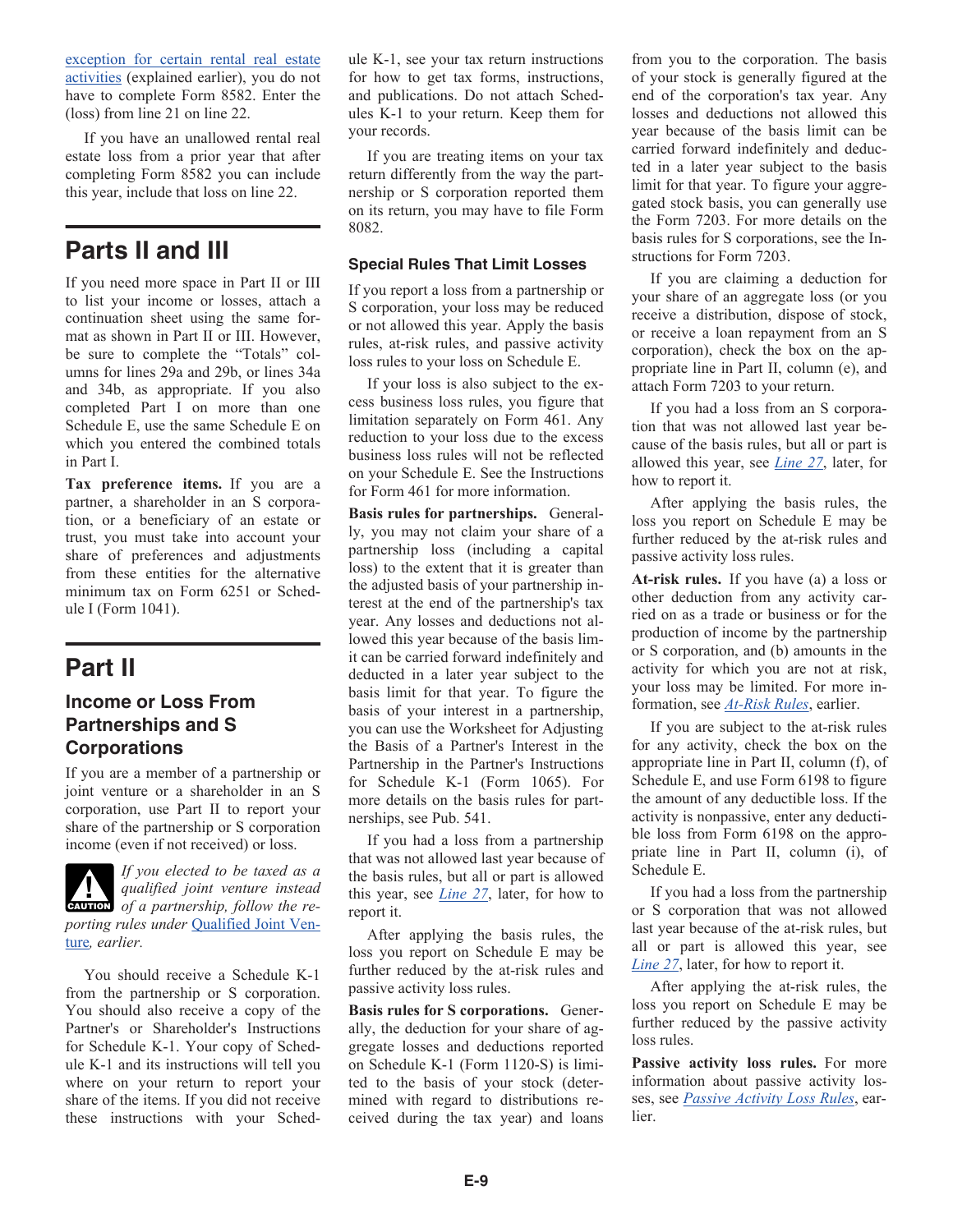If you have a passive activity loss, in most cases you need to complete Form 8582 to figure the amount of the loss to enter in Part II, column (g), for that activity. But if you are a general partner or an S corporation shareholder reporting your share of a partnership or an S corporation loss from a rental real estate activity and you meet all of the conditions listed earlier under *Exception for Certain Rental Real Estate Activities*, you do not have to complete Form 8582. Instead, enter your (loss) in Part II, col $umn(g)$ .

If you have passive activity income, complete Part II, column (h), for that activity. If you have nonpassive income or losses, complete Part II, columns (i) through (k), as appropriate.

If you had a loss from the partnership or S corporation that was not allowed last year because of the passive activity loss rules, but all or part is allowed this year, see *Line 27*, later, for how to report it.

**Excess business loss rules.** If you report a loss on Schedule E from a partnership or S corporation engaged in a trade or business, use Form 461 to figure your excess business loss. Your excess business loss will not be reflected on your Schedule E; instead, it will be added to your income on Form 1040 and carried forward to a subsequent year as a net operating loss. For more information, see the Instructions for Form 461.

#### **Domestic Partnerships**

See the Schedule K-1 instructions before entering on your return other partnership items from a passive activity or income or loss from any publicly traded partnership.

You can deduct unreimbursed ordinary and necessary expenses you paid on behalf of the partnership if you were required to pay these expenses under the partnership agreement. See *Line 27*, later, for how to report these expenses.

If you used loan proceeds to buy an interest in, or make a contribution to the capital of, a partnership (debt-financed acquisition), report your share of deductible partnership interest expense on either Schedule A or Schedule E, depending on the type of asset (or expenditure if the allocation is based on the tracing of loan proceeds) to which the interest expense is allocated. See *Line 28*, later, for more information about reporting these interest expenses.

If you claimed a credit for federal tax on gasoline or other fuels on your 2020 Form 1040, 1040-SR, or 1040-NR based on information received from the partnership, enter as income in column (h) or column (k), whichever applies, the amount of the credit claimed for 2020.

Part or all of your share of partnership income or loss from the operation of the business may be considered net earnings from self-employment that must be reported on Schedule SE. Enter the amount from Schedule K-1 (Form 1065), box 14, code A, on Schedule SE after you reduce this amount by any allowable expenses attributable to that income.

#### **Foreign Partnerships**

Follow the instructions below in addition to the instructions earlier for *Domestic Partnerships*.

If you are a U.S. person, you may have received Forms 1099-B, 1099-DIV, and 1099-INT reporting your share of certain partnership income, because payors of income to the foreign partnership in most cases are required to allocate and report payments of that income directly to each of the partners of the foreign partnership. If you received both Schedule K-1 and Form 1099 for the same type and source of partnership income, report only the income shown on Schedule K-1 in accordance with its instructions.

If you are not a U.S. person, you may have received Forms 1042-S reporting your share of certain partnership income, because payors of income to the foreign partnership in most cases are required to allocate and report payments of that income directly to each of the partners of the foreign partnership. If you received both Schedule K-1 and Form 1042-S for the same type and source of partnership income, report the income on your return as follows.

• For all income effectively connected with the conduct of a trade or business in the United States, report only the income shown on Schedule K-1 in accordance with its instructions.

• For all income **not** effectively connected with the conduct of a trade or business in the United States, report on Schedule NEC (Form 1040-NR) only the income shown on Form 1042-S (if you are required to file Form 1040-NR).

**Requirement to file Form 8865.** If you are a U.S. person, you may have to file Form 8865 if any of the following applies.

1. You controlled a foreign partnership (that is, you owned more than a 50% direct or indirect interest in the partnership).

2. You owned at least a 10% direct or indirect interest in a foreign partnership while U.S. persons controlled that partnership.

3. You had an acquisition, disposition, or change in proportional interest of a foreign partnership that:

a. Increased your direct interest to at least 10% or reduced your direct interest of at least 10% to less than 10%, or

b. Changed your direct interest by at least a 10% interest.

4. You contributed property to a foreign partnership in exchange for a partnership interest if:

a. Immediately after the contribution, you owned, directly or indirectly, at least a 10% interest in the partnership; or

b. The value of the property you contributed, when added to the value of any other property you or any related person contributed to the partnership during the 12-month period ending on the date of transfer, exceeds \$100,000.

Also, you may have to file Form 8865 if you contributed property with built-in gain to a foreign partnership (or certain domestic partnerships) or to report certain dispositions by a foreign partnership of property you previously contributed to that partnership if you were a partner at the time of the disposition.

For more details, including penalties for failing to file Form 8865, see Form 8865 and its separate instructions.

#### **S Corporations**

Distributions of prior year accumulated earnings and profits of S corporations are dividends and are reported on Form 1040 or 1040-SR, line 3b.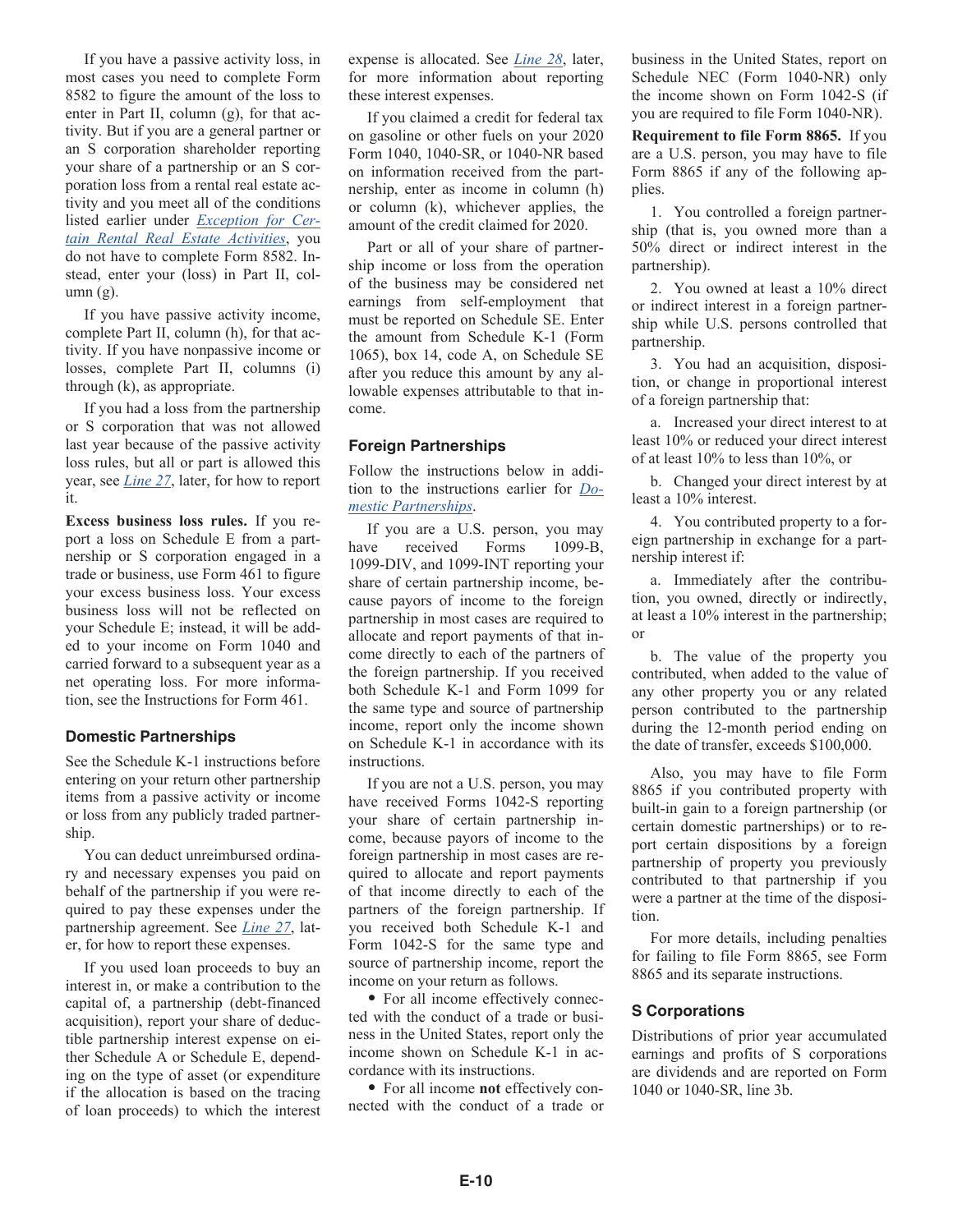If you used loan proceeds to buy an interest in, or make a contribution to the capital of, an S corporation (debt-financed acquisition), report your share of deductible S corporation interest expense on either Schedule A or Schedule E, depending on the type of asset (or expenditure if the allocation is based on the tracing of loan proceeds) to which the interest expense is allocated. See *Line 28*, later, for more information about reporting these interest expenses.

Your share of the net income of an S corporation is not subject to self-employment tax.

#### **Line 27**

If you answered "Yes" on line 27, follow the instructions below. If you do not follow these instructions, the IRS may send you a notice of additional tax due because the amounts reported by the partnership or S corporation on Schedule K-1 do not match the amounts you reported on your tax return.

#### **Losses Not Allowed in Prior Years Due to the Basis or At-Risk Rules**

• Enter your total prior year unallowed losses that are now deductible on a separate line in column (i) of line 28. Do not combine these losses with, or net them against, any current year amounts from the partnership or S corporation.

• Enter "PYA" in column (a) of the same line.

#### **Prior Year Unallowed Losses From a Passive Activity Not Reported on Form 8582**

• Enter on a separate line in column (g) of line 28 your total prior year unallowed losses not reported on Form 8582. Such losses include prior year unallowed losses now deductible because you did not have an overall loss from all passive activities or you disposed of your entire interest in a passive activity in a fully taxable transaction. Do not combine these losses with, or net them against, any current year amounts from the partnership or S corporation.

• Enter "PYA" in column (a) of the same line.

#### **Unreimbursed Partnership Expenses**

You can deduct unreimbursed ordinary and necessary partnership expenses you paid on behalf of the partnership on Schedule E if you were required to pay these expenses under the partnership agreement. You can only deduct unreimbursed expenses on Schedule E that are trade or business expenses under section 162. Don't report unreimbursed partnership expenses separately if the expenses are from a passive activity and you are required to file Form 8582; otherwise, do the following.

• Enter unreimbursed partnership expenses from nonpassive activities on a separate line in column (i) of line 28. Do not combine these expenses with, or net them against, any other amounts from the partnership.

• If the expenses are from a passive activity and you are not required to file Form 8582, enter the expenses related to a passive activity on a separate line in column (g) of line 28. Do not combine these expenses with, or net them against, any other amounts from the partnership.

• Enter "UPE" in column (a) of the same line.

### **Line 28**

For nonpassive income or loss and passive income or losses for which you are not filing Form 8582, enter in the applicable column of line 28 your current year ordinary income or loss (after applying any special rules that limit losses) from the partnership or S corporation. Report each related item required to be reported on Schedule E (including items of income or loss stated separately on Schedule K-1) in the applicable column of a separate line following the line on which you reported the current year ordinary income or loss. Also, enter a description of the related item (for example, depletion) in column (a) of the same line.

If you are required to file Form 8582, see the Instructions for Form 8582 before completing Schedule E.

**Debt-financed acquisition.** A debt-financed acquisition is the use of loan proceeds to buy an interest in, or to make a contribution to the capital of, a partnership or S corporation. You must allocate the loan proceeds and the related interest expense among all the assets of the entity. You can use any reasonable method.

For interest allocated to trade or business assets (or expenditures), report the interest on a separate line of your Schedule E, Part II. Enter "business interest" and the name of the partnership or S corporation in column (a) and the amount in column (i).

For interest allocated to passive activity use, enter the interest on Form 8582 as a deduction from the passive activity of the partnership or S corporation. Show any deductible amount on a separate line on your Schedule E, Part II. Enter "passive interest" and the name of the entity in column (a) and the amount in column (g).

For interest allocated to investment use, enter the interest on Form 4952. Carry any deductible amount allocated to royalties to a separate line of your Schedule E, Part II. Enter "investment interest" and the name of the entity in column (a) and the amount in column (i). Carry the balance of the deductible amount to Schedule A, line 9.

Any interest allocated to proceeds used for personal purposes is generally not deductible.

For more information on allocating and reporting these interest expenses, see Notice 88-37 in Cumulative Bulletin 1988-1. Also, see Notice 89-35 in Cumulative Bulletin 1989-1.

**Owners of S corporation stock and debt.** If you report a loss, receive a distribution, dispose of stock, or receive a loan repayment from an S corporation, you must check the box in column (e) on line 28 and attach the required basis computation. For more information, see *Basis rules for S corporations*, earlier.

# **Part III Income or Loss From**

# **Estates and Trusts**

If you are a beneficiary of an estate or trust, use Part III to report your part of the income (even if not received) or loss. You should receive a Schedule K-1 (Form 1041) from the fiduciary. Your copy of Schedule K-1 and its instructions will tell you where on your return